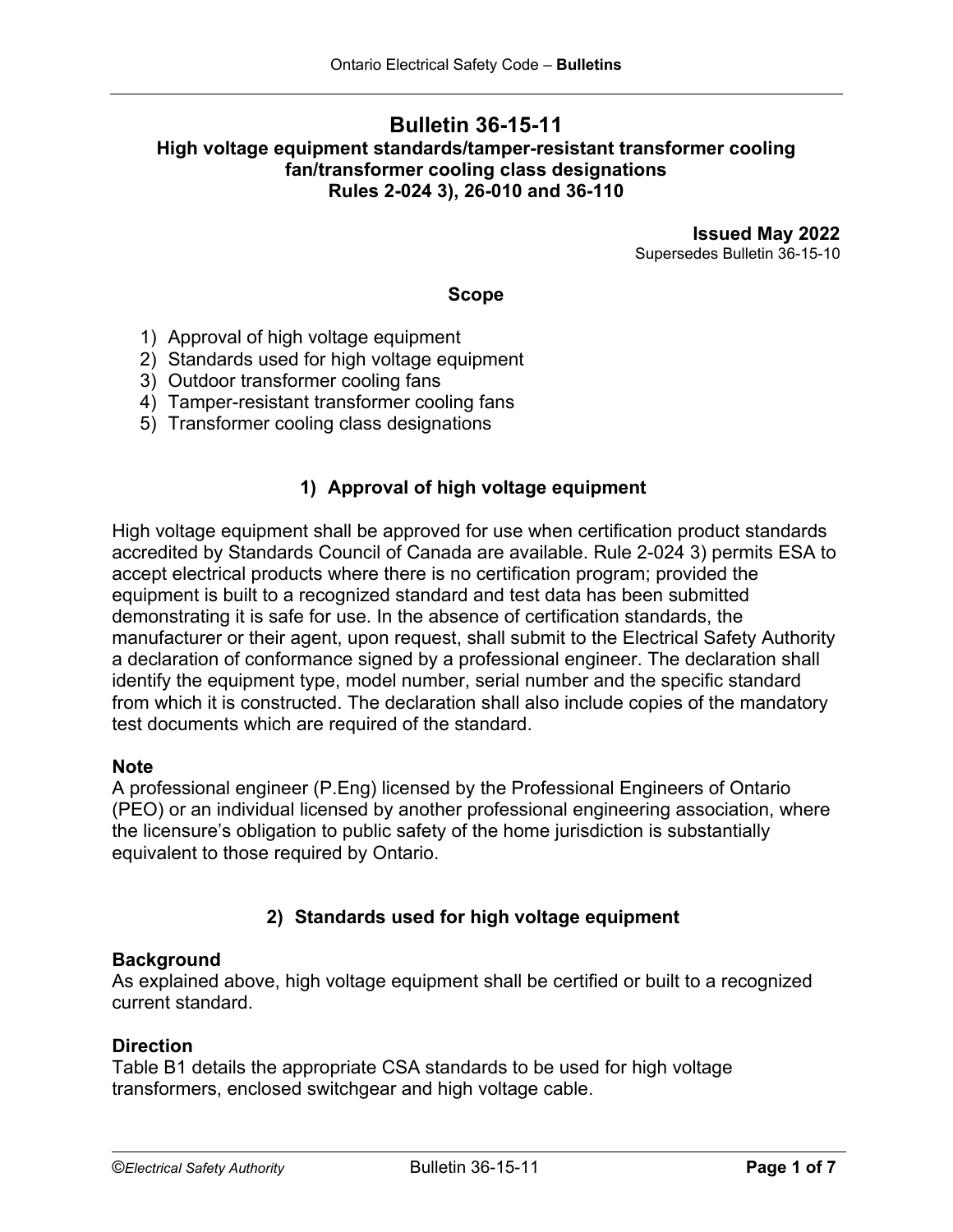The acceptance of products based on the engineering standards listed in Table B1 may be subject to additional requirements based on the application.

Equipment such as oil filled distribution transformers and in-line reactors built to IEEE and ANSI standards, are also acceptable for use in Ontario.

| Table B1: CSA Standards used for high voltage equipment |  |
|---------------------------------------------------------|--|
|---------------------------------------------------------|--|

| <b>High Voltage Equipment</b>                                                                                                                                             | <b>Application</b>                                                            | <b>Equipment Standard</b>                      |
|---------------------------------------------------------------------------------------------------------------------------------------------------------------------------|-------------------------------------------------------------------------------|------------------------------------------------|
| Power transformers and<br>reactors<br>Liquid filled transformers                                                                                                          | Outdoors within a fence*or<br>Indoors within a vault                          | Built to CSA C88                               |
| Single-phase and three-<br>phase liquid-filled<br>distribution transformers<br>Rated up to:<br>$-34.5$ kV;<br>-1000 kVA single phase;<br>and<br>-3000 kVA for three phase | Outdoors within a fence*,<br>or<br>Indoors within a vault                     | Built to CAN/CSA C2.1<br>(See Note 1)          |
| Pole-mounted, single<br>phase distribution<br>transformers for electric<br>utilities<br>Rated up to:<br>$-25$ kV<br>-167 kVA type ONAN                                    | Outdoors or<br>Indoors within a vault                                         | Built to CAN/CSA C2.2                          |
| Low-profile, single-<br>phase, pad-mounted<br>distribution transformers<br>with separable insulated<br>high-voltage connectors<br>Rated up to:<br>$-18$ kV:<br>$-167$ kVA | <b>Outdoors</b><br>Tamper-resistant<br>Pad-mounted<br>Note: no fence required | Built to CAN/CSA C227.3<br>(See Notes 1 & 2)   |
| Three-phase, pad-<br>mounted distribution<br>transformers with<br>separable insulated high-<br>voltage connectors<br>Rated up to:<br>$-34.5$ kV;<br>-3000 kVA             | <b>Outdoors</b><br>Tamper-resistant<br>Pad-mounted<br>Note: no fence required | Built to CAN/CSA C227.4<br>(See Notes 1 and 2) |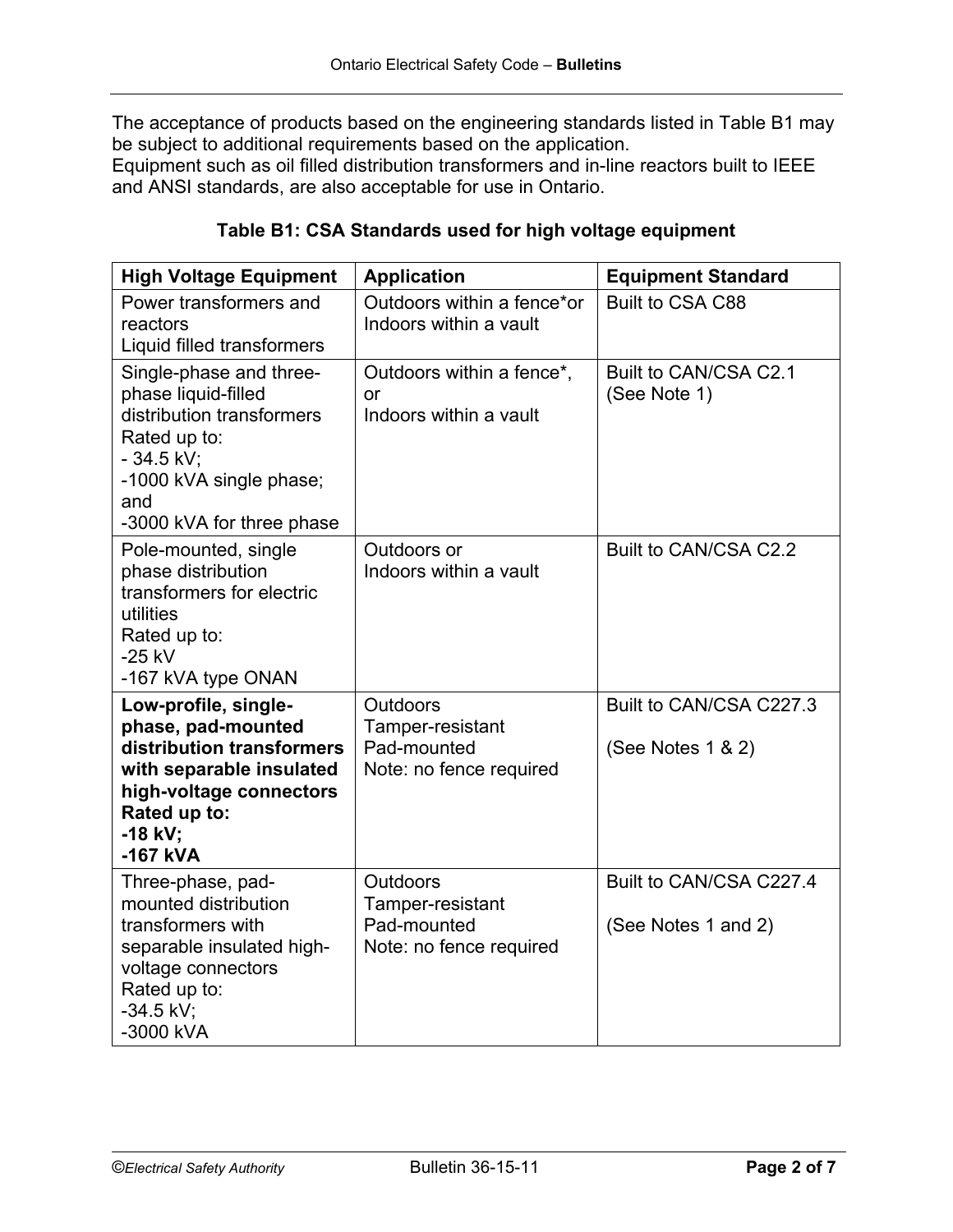| <b>High Voltage Equipment</b>                                                                                         | <b>Application</b>                                                                                                                                                          | <b>Equipment Standard</b>                                                                                                                                        |
|-----------------------------------------------------------------------------------------------------------------------|-----------------------------------------------------------------------------------------------------------------------------------------------------------------------------|------------------------------------------------------------------------------------------------------------------------------------------------------------------|
| Three-phase live-front<br>pad-mounted distribution<br>transformers<br>Rated up to:<br>-27.6/16 kV;<br>-75 to 3000 kVA | Outdoors<br>-Tamper-resistant<br>Pad-mounted<br>Note: no fence required                                                                                                     | Built to CAN/CSA C227.5<br>(See Notes 1 and 2)                                                                                                                   |
| Power transformers and<br>reactors<br>Liquid filled transformers<br><b>ONAN and LNAN only</b>                         | <b>Outdoors</b><br>Tamper-resistant<br>Pad-mounted<br>Note: no fence required                                                                                               | Built to CSA C88 and built<br>to general principles of<br>tamper-resistant<br>requirements such as<br>C227 series or IEEE<br>C57.12.28<br>(See Notes 1, 2 and 3) |
| Air-cooled transformers<br>(Dry Type)<br>Rated up to 72.5 kV                                                          | Single-phase and three-<br>phase<br>Nonhazardous indoor or<br>outdoor                                                                                                       | Certified to C22.2 No.47                                                                                                                                         |
| Enclosed Switchgear up to<br>and including 46 kV                                                                      | Indoors or Outdoors within<br>a fence*                                                                                                                                      | Certified to C22.2 No.31                                                                                                                                         |
| Enclosed Switchgear up to<br>and including 46 kV                                                                      | <b>Outdoors</b><br>Note: no fence required                                                                                                                                  | Certified to C22.2 No.31<br>(Marked "Tamper-<br>resistant")                                                                                                      |
| Shielded and concentric<br>neutral power cable for<br>distribution utilities, Rated<br>15-46 kV                       | For direct burial or<br>installation in ducts in both<br>wet and dry locations and<br>where cable will be<br>exposed to sunlight.<br>Installed in compliance<br>with Part I | Built to CAN/CSA- C68.5                                                                                                                                          |
| <b>Shielded Power Cable for</b><br><b>Commercial and Industrial</b><br>Applications, 5-46 kV                          | Indoor, Outdoor, Aerial,<br>Underground, or<br>Underwater locations.<br>Installed in compliance<br>with Part I                                                              | Built to CSA C68.10                                                                                                                                              |
| Type TECK 90 cable<br>Rated up to:<br>$-5000$ V and less;<br>- maximum temperature<br>rating of 90°C                  | <b>Indoors or Outdoors</b><br>Exposed wet or dry.<br>Installed in compliance<br>with Part I                                                                                 | Certified to C22.2 No. 131                                                                                                                                       |
| High voltage fuses rated<br>above 1000 V                                                                              |                                                                                                                                                                             | Built to IEEE Std. C37.41                                                                                                                                        |

\*See Bulletin 36-6 for fence requirements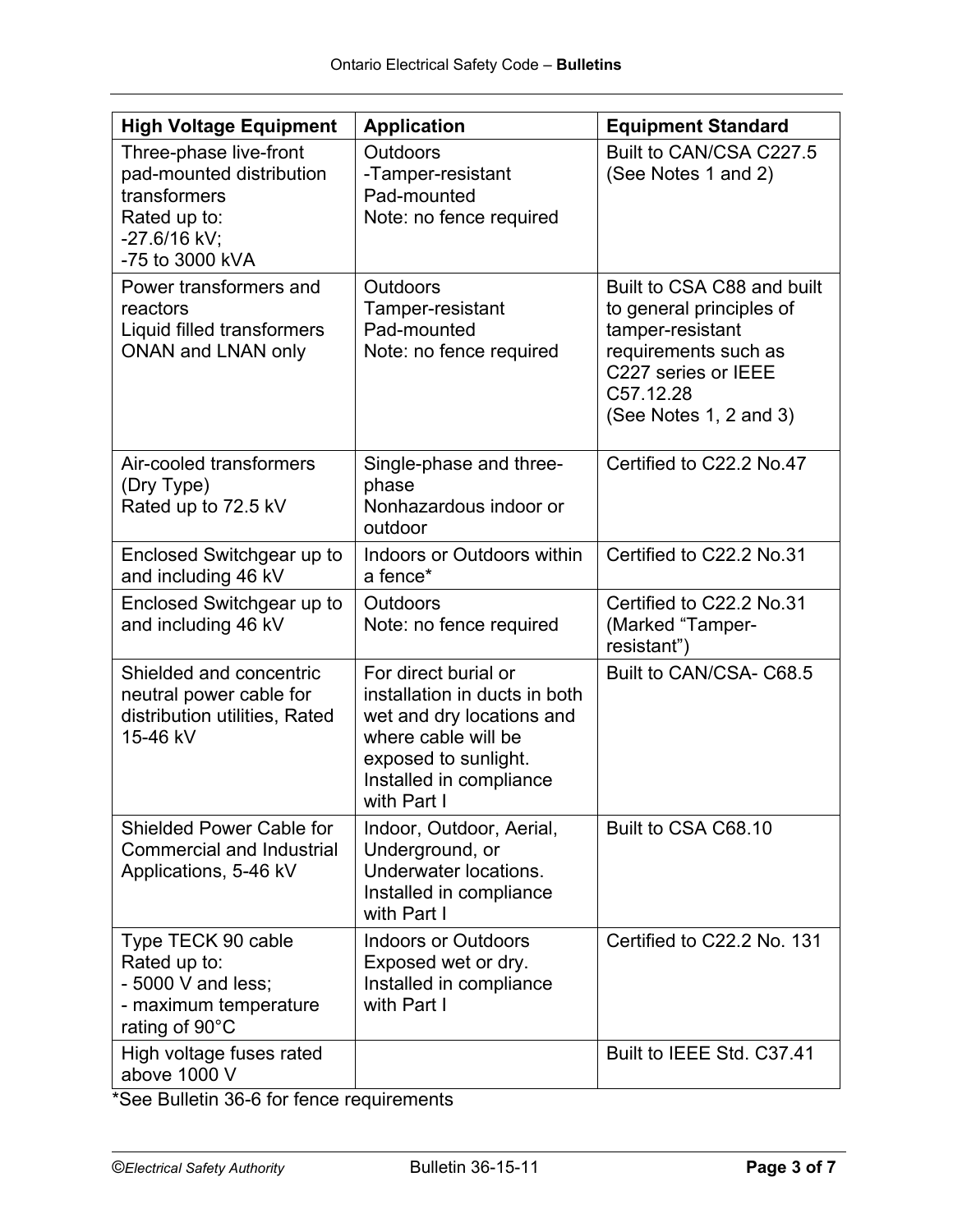## **Note 1**

In addition to the applicable standard listed in Table B1, transformers with an integral load break switch, when used for service entrance, shall be:

- Built to recognized standards (as applicable) for transformers and a declaration of conformance is provided by the manufacturer or their agent (as described in Item (1) of this bulletin) attesting that:
	- $\circ$  the compartment which provides access to fuses does not contain consumer service conductors or other parts that remain energized when the load break switch is in the open position, and
	- $\circ$  the compartment which provides access to fuses is interlocked with the load break switch; or
- Field evaluated by an inspection body to the applicable standards including service entrance equipment requirements.

The scope of the CAN/CSA C227 series standards is primarily for utility transformers and further states: 'The operation of transformers complying with this Standard by other than an electric utility may be subject to additional requirements by the electrical inspection authority having jurisdiction.'

## **Note 2**

In addition to the applicable standard listed in Table B1, transformers with an integral load break switch, when supplied by a customer owned high voltage feeder and where the integral preceding load break switch de-energizes the fuses in compliance with Rule 36-208 but does not de-energize other high voltage parts (also contained in the fuse compartment) such as load and dead break elbows, shall have the fuse compartment interlocked with an external visible break switch.

IEEE Standards for High Voltage Equipment

C37.41-

Design Tests for High Voltage (>1000 V) Fuses and Accessories

C57.12.00 -

IEEE Standard For General Requirements For Liquid-Immersed Distribution, Power And Regulating Transformers.

C57.12.10 - IEEE Standard Requirements for Liquid-Immersed Transformers.

C57.12.22 -

American National Standard for Pad-Mounted, Compartmental-Type, Self-Cooled, Three-Phase Distribution Transformers with High Voltage Bushings, 2500 kVA and Smaller; High Voltage, 34 500 GrdY/19 920 Volts and Below; Low Voltage, 480 Volts and Below.

C57.12.28 -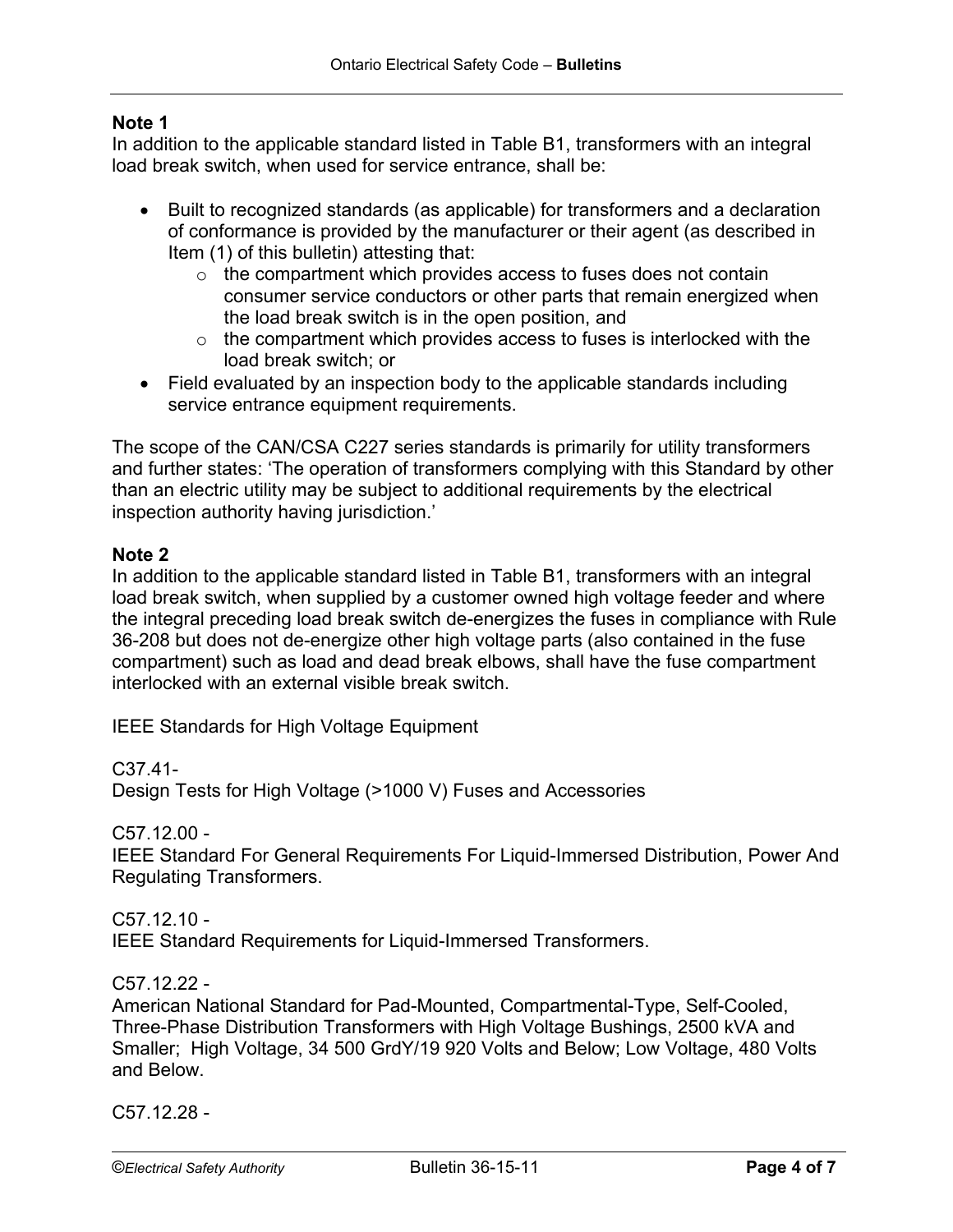IEEE Standard for Pad-Mounted Equipment - Enclosure Integrity.

#### C57.12.70-

For Terminal Markings and Connections for Distribution and Power Transformers.

C57.12.80 -

IEEE Standard Terminology for Power and Distribution Transformers.

C57.12.90 -

IEEE Standard Test Code for Liquid-Immersed Distribution, Power, and Regulating Transformers.

C57.16-

IEEE Standard for Requirements, Terminology, and Test Code for Dry-Type Air-Core Series-Connected Reactors.

#### C57.92 -

IEEE Guide for Loading Mineral-Oil-Immersed Power Transformers Up to and Including 100 MVA with 55°C or 65°C Average Winding Rise.

Tamper-resistant means, in any normal operating condition, contact with live parts cannot be made either directly or by means of any conductive material, with or without the use of such common tools as might be accessible to children. It does not imply proof against any deliberate actions of adults or children.

#### **Note 3**

All tamper-resistant transformers shall meet the of Standard CAN/CSA C227 series or IEEE C57.12.28 including the following:

- i) All gauges, valves, primary and secondary terminations, tap changers, oil pressure relief vents etc. shall be contained within the transformer enclosure.
- ii) All access doors shall be hinged and be capable of being locked with a single lock.
- iii) All access doors shall have no exposed bolts or nuts, and have a minimum of one captive penta bolt complete with fixed cup(s) as detailed in their respective clauses in C227 series standards or Clause 4.1.8 and Figure 1 of IEEE C57.12.28..
- iv) Transformers shall have no external means of operation of switching equipment nor shall it have an external glass viewing window.
- v) There shall be no exposed screws, bolts, or other fastening devices that are externally removable, except for any auxiliary fastening device that may be specified by the purchaser.
- vi) There shall be no openings through which foreign objects such as sticks, rods, or wire may be inserted to contact live parts.
- vii) Metal enclosed switchgear shall be certified to CSA C22.2 NO.31 for the intended application.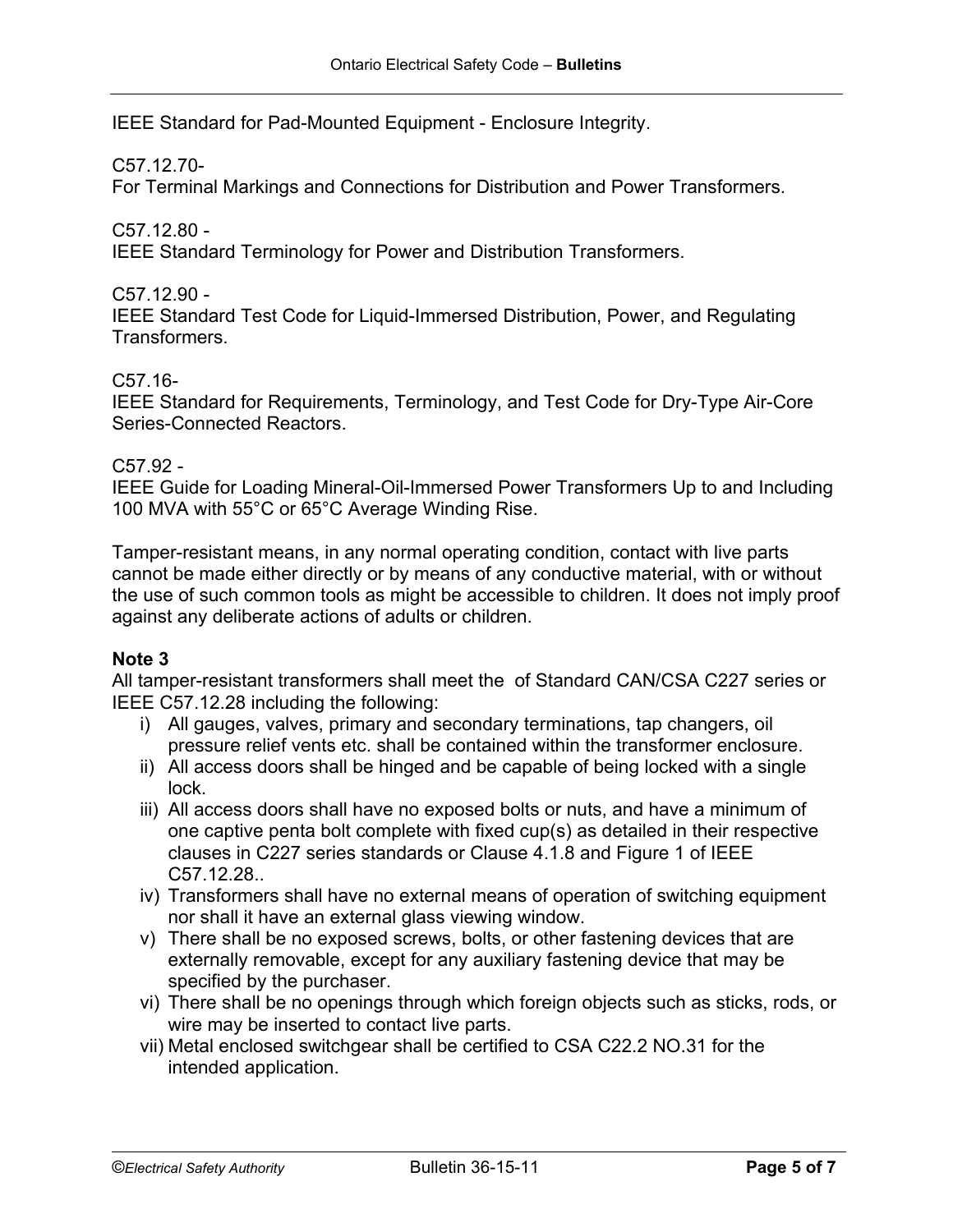## **3) Outdoor transformer cooling fans**

## **Direction**

Cooling fans installed on outdoor transformers shall be installed:

- 1. within a fenced in station; or
- 2. as part of a tamper-resistant transformer supplying an industrial establishment in an area zoned industrial.

#### **Note**

Fan packages can only be installed on tamper-resistant transformers in low pedestrian traffic areas such as commercial and industrial area. Fan packages are not to be installed on tamper-resistant transformers located in residential areas.

## **4) Tamper-resistant transformer cooling fans**

## **Direction**

Tamper-resistant transformer cooling fans shall be provided with:

- 1. a totally enclosed fan motor; and
- 2. fan blades suitably guarded with openings no larger than 12.7 mm wide; and
- 3. wiring to the fan motor,
	- a. installed in rigid metal conduit with metallic liquid-tight flexible conduit or Teck cable no longer than required to connect the motors, with heat shrink tubing installed over all fittings, and
	- b. stainless steel torx screws used on all junction box covers to prevent access to cable connections, and
	- c. supplied from a circuit or common breaker that when de-energized will be easily recognized such as a lighting circuit; and
- 4. a visible or audible alarm, or both, located in the facility's electrical room to alert personnel of a possible fan failure;
	- a. clearly identified to indicate any overheating of the transformer, and
	- b. with a manual reset.
- 5. If the fan control box is located at the transformer and contains fuses for protection of the individual fans, then the fuse holders shall be of the disconnecting type and be of touch or finger safe design in accordance with Rule 14-402.
- 6. Local motor disconnecting means located within sight of and within 9 m of the controller and the fan motors is neither required nor preferred provided Rule 28- 604 1) b) ii) is complied with.

Used high voltage transformers shall bear the markings as may be necessary to identify the equipment, and require ratio, polarity, megger, oil dielectric, oil analysis and insulation resistance tests.